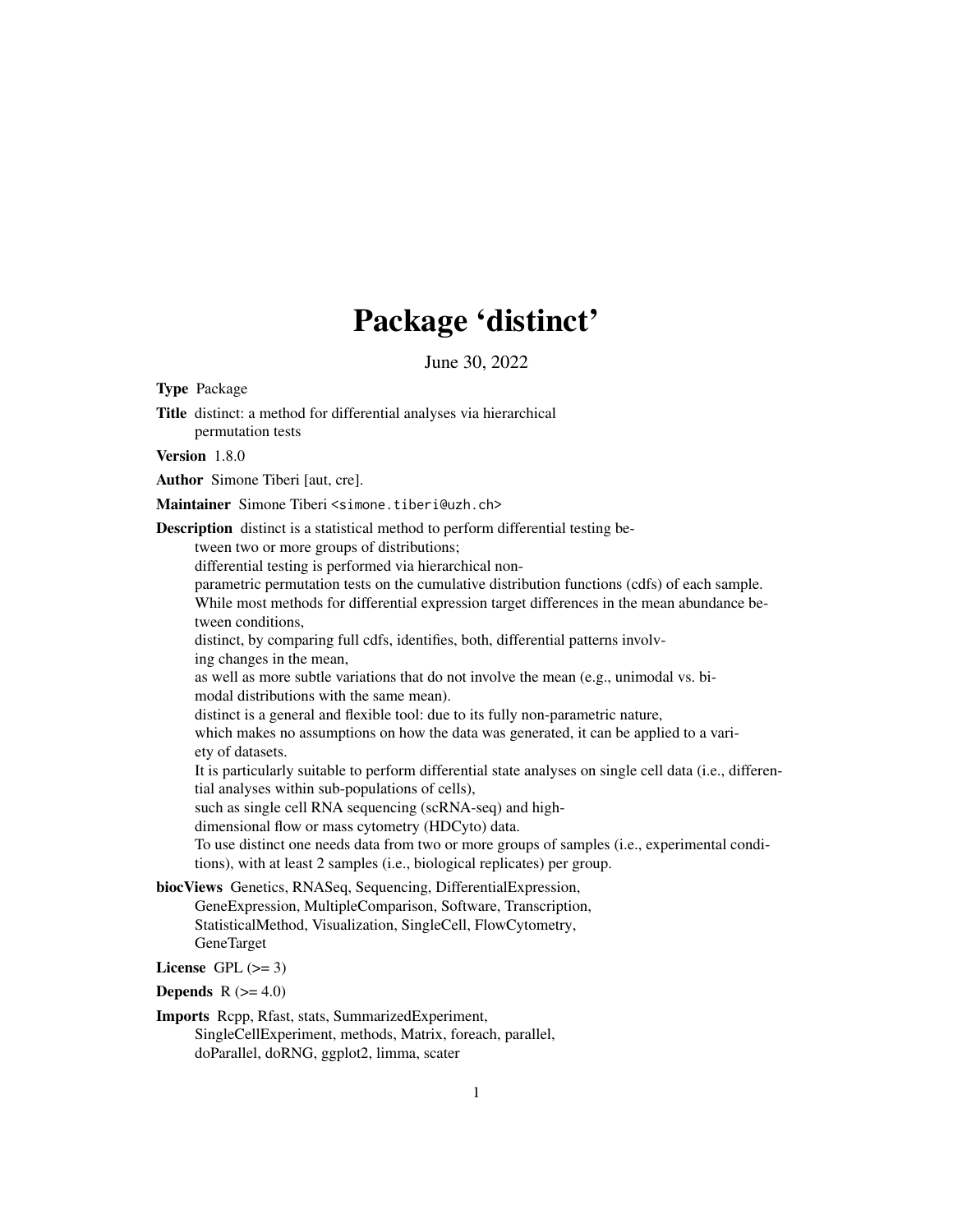Suggests knitr, rmarkdown, testthat, UpSetR

LinkingTo Rcpp, RcppArmadillo, Rfast

SystemRequirements C++11

VignetteBuilder knitr

RoxygenNote 7.1.1

ByteCompile true

URL <https://github.com/SimoneTiberi/distinct>

BugReports <https://github.com/SimoneTiberi/distinct/issues>

git\_url https://git.bioconductor.org/packages/distinct

git branch RELEASE 3 15

git last commit 4349ff1

git\_last\_commit\_date 2022-04-26

Date/Publication 2022-06-30

# R topics documented:

#### **Index** [15](#page-14-0)

distinct-package *distinct: a method for differential analyses via hierarchical permutation tests*

#### Description

distinct is a statistical method to perform differential testing between two or more groups of distributions; differential testing is performed via hierarchical non-parametric permutation tests on the cumulative distribution functions (cdfs) of each sample. While most methods for differential expression target differences in the mean abundance between conditions, distinct, by comparing full cdfs, identifies, both, differential patterns involving changes in the mean, as well as more subtle variations that do not involve the mean (e.g., unimodal vs. bi-modal distributions with the same mean). distinct is a general and flexible tool: due to its fully non-parametric nature, which makes no assumptions on how the data was generated, it can be applied to a variety of datasets. It is particularly suitable to perform differential state analyses on single cell data (i.e., differential analyses within sub-populations of cells), such as single cell RNA sequencing (scRNA-seq) and high-dimensional

<span id="page-1-0"></span>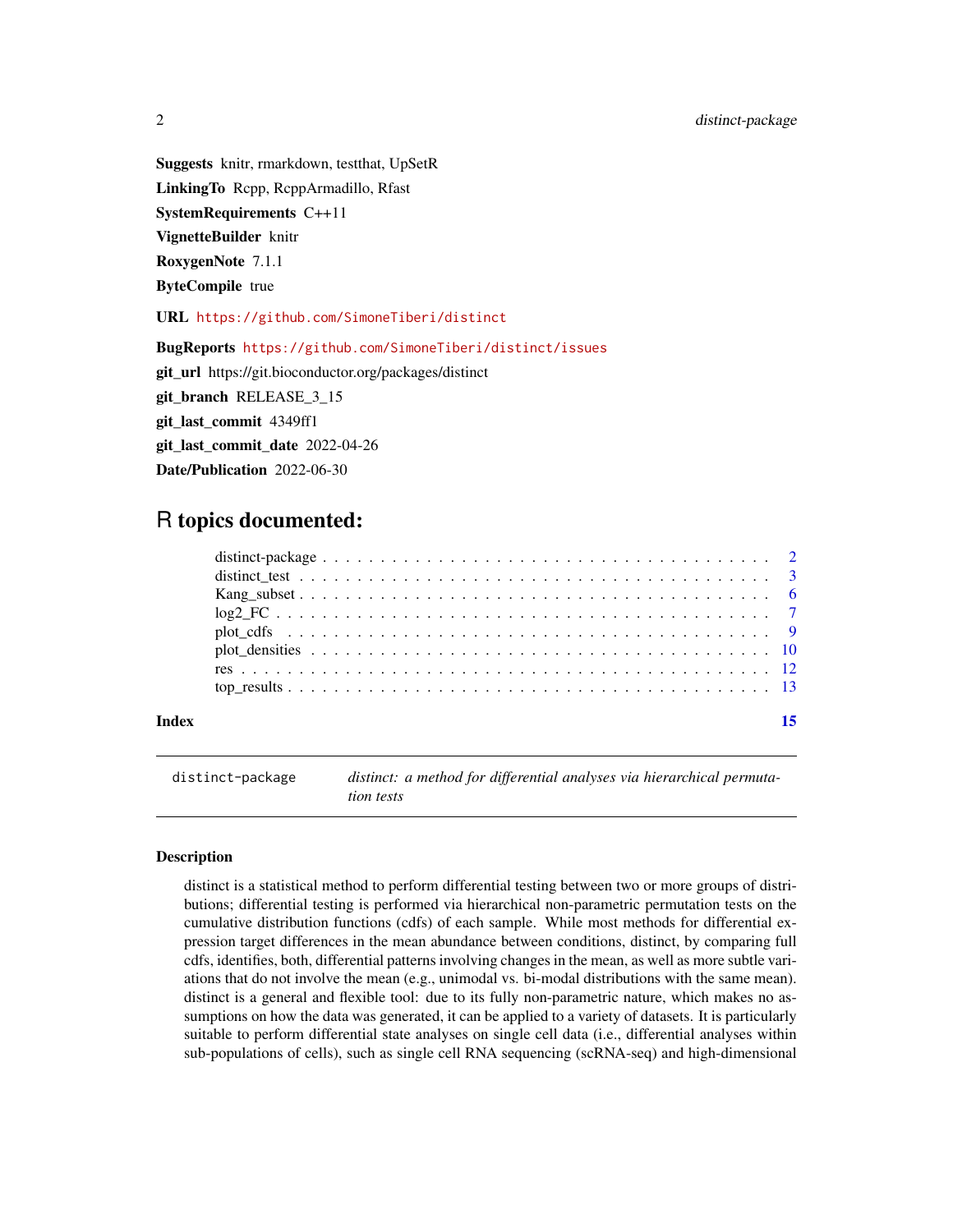<span id="page-2-0"></span>flow or mass cytometry (HDCyto) data. To use distinct one needs data from two or more groups of samples (i.e., experimental conditions), with at least 2 samples (i.e., biological replicates) per group.

Questions relative to distinct should be either written to the [Bioconductor support site,](https://support.bioconductor.org) tagging the question with 'distinct', or reported as a new issue at [BugReports](https://github.com/SimoneTiberi/distinct/issues) (preferred choice).

To access the vignettes, type: browseVignettes("distinct").

#### Author(s)

Simone Tiberi [aut, cre].

Maintainer: Simone Tiberi <simone.tiberi@uzh.ch>

<span id="page-2-1"></span>

| distinct_test | Test for differential state between two groups of samples, based on |  |
|---------------|---------------------------------------------------------------------|--|
|               | scRNA-seg data.                                                     |  |

#### Description

distinct\_test tests for differential state between two groups of samples.

#### Usage

```
distinct_test(
  x,
 name_assays_expression = "logcounts",
 name_cluster = "cluster_id",
  name_sample = "sample_id",
 design,
  column_to_test = 2,
 P_1 = 100,
 P_2 = 500,
 P_3 = 2000,
 P_4 = 10000,N_breaks = 25,
 min_non_zero_cells = 20,
 n\_cores = 1)
```
#### Arguments

x a linkS4class{SummarizedExperiment} or a linkS4class{SingleCellExperiment} object.

name\_assays\_expression

a character ("logcounts" by default), indicating the name of the assays(x) element which stores the expression data (i.e., assays(x)\$name\_assays\_expression). We strongly encourage using normalized data, such as counts per million (CPM)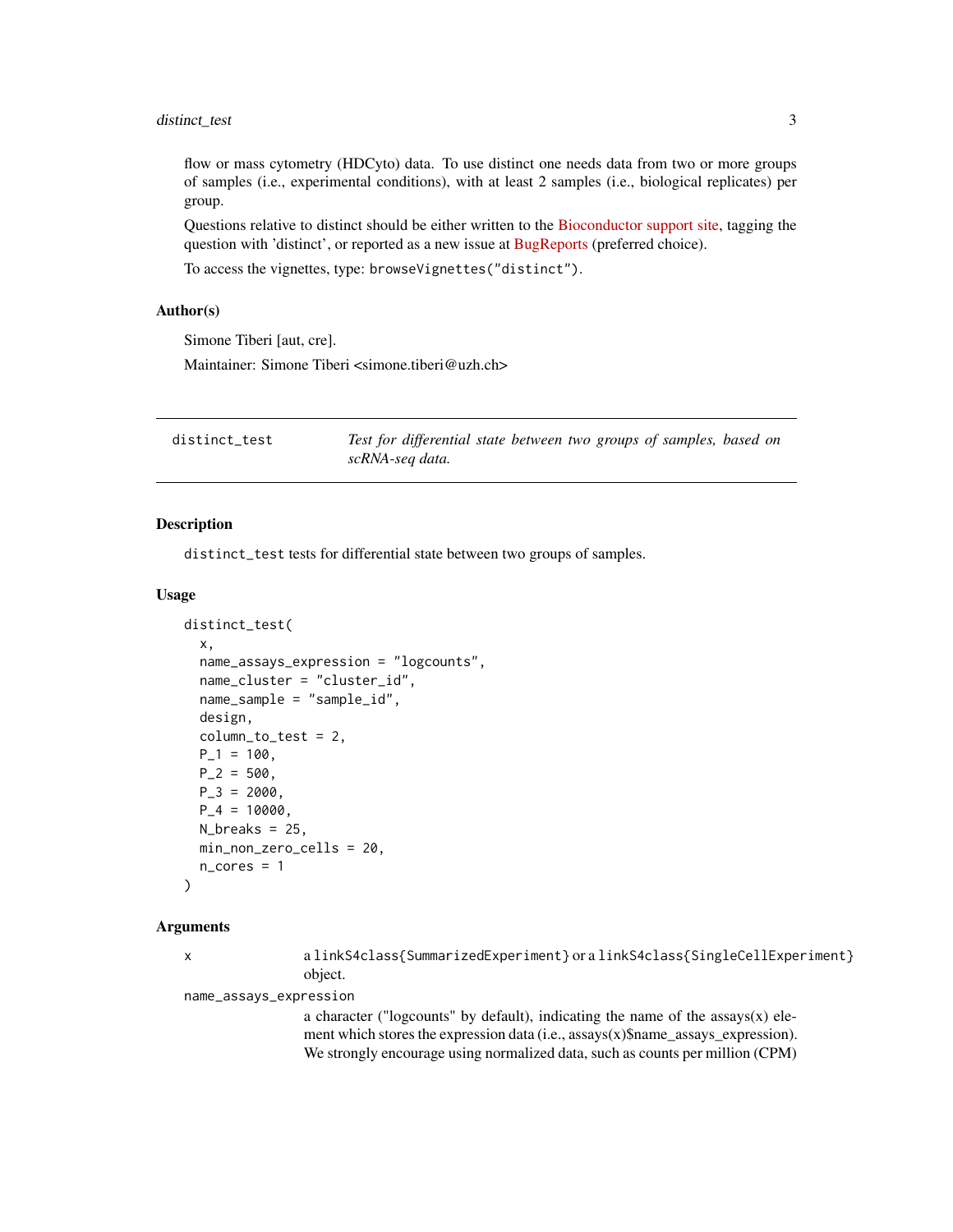<span id="page-3-0"></span>

|                    | or log2-CPM (e.g., 'logcounts' as created via scater:: logNormCounts). In<br>case additional covariates are provided (e.g., batch effects), we highly recom-<br>mend using log-normalized data, such as log2-CPM (e.g., 'logcounts' as created<br>via scater:: logNormCounts).                                                                          |
|--------------------|---------------------------------------------------------------------------------------------------------------------------------------------------------------------------------------------------------------------------------------------------------------------------------------------------------------------------------------------------------|
| name_cluster       | a character ("cluster_id" by default), indicating the name of the colData(x) ele-<br>ment which stores the cluster id of each cell (i.e., colData(x)\$name_cluster).                                                                                                                                                                                    |
| name_sample        | a character ("sample_id" by default), indicating the name of the $colData(x)$ ele-<br>ment which stores the sample id of each cell (i.e., colData(x)\$name_sample).                                                                                                                                                                                     |
| design             | a matrix or data. frame with the design matrix of the study (e.g., built via<br>model.matrix(~batches), design must contain one row per sample, while columns<br>include intercept, group and eventual covariates such as batches. Row names<br>of design must indicate the sample ids, and correspond to the names in col-<br>$Data(x)$ \$name_sample. |
|                    | column to test indicates the column(s) of the design one wants to test (do not include the inter-<br>cept).                                                                                                                                                                                                                                             |
| $P_{-}1$           | the number of permutations to use on all gene-cluster combinations.                                                                                                                                                                                                                                                                                     |
| $P_2$              | the number of permutations to use, when a (raw) p-value is $< 0.1$ (500 by de-<br>fault).                                                                                                                                                                                                                                                               |
| $P_3$              | the number of permutations to use, when a (raw) p-value is $< 0.01$ (2,000 by<br>default).                                                                                                                                                                                                                                                              |
| $P_4$              | the number of permutations to use, when a (raw) p-value is $< 0.001$ (10,000<br>by default). In order to obtain a finer ranking for the most significant genes, if<br>computational resources are available, we encourage users to set $P_4 = 20,000$ .                                                                                                 |
| N_breaks           | the number of breaks at which to evaluate the comulative density function.                                                                                                                                                                                                                                                                              |
| min_non_zero_cells |                                                                                                                                                                                                                                                                                                                                                         |
|                    | the minimum number of non-zero cells (across all samples) in each cluster for a<br>gene to be evaluated.                                                                                                                                                                                                                                                |
| n_cores            | the number of cores to parallelize the tasks on (parallelization is at the cluster<br>level: each cluster is parallelized on a thread).                                                                                                                                                                                                                 |

#### Value

A [data.frame](#page-0-0) object. Columns 'gene' and 'cluster\_id' contain the gene and cell-cluster name, while 'p\_val', 'p\_adj.loc' and 'p\_adj.glb' report the raw p-values, locally and globally adjusted p-values, via Benjamini and Hochberg (BH) correction. In locally adjusted p-values ('p\_adj.loc') BH correction is applied in each cluster separately, while in globally adjusted p-values ('p\_adj.glb') BH correction is performed to the results from all clusters. Column 'filtered' indicates whether a gene-cluster result was filtered (if TRUE), or analyzed (if FALSE). A gene-cluster combination is filtered when fewer than 'min\_non\_zero\_cells' non-zero cells are available. Filtered results have raw and adjusted p-values equal to 1.

#### Author(s)

Simone Tiberi <simone.tiberi@uzh.ch>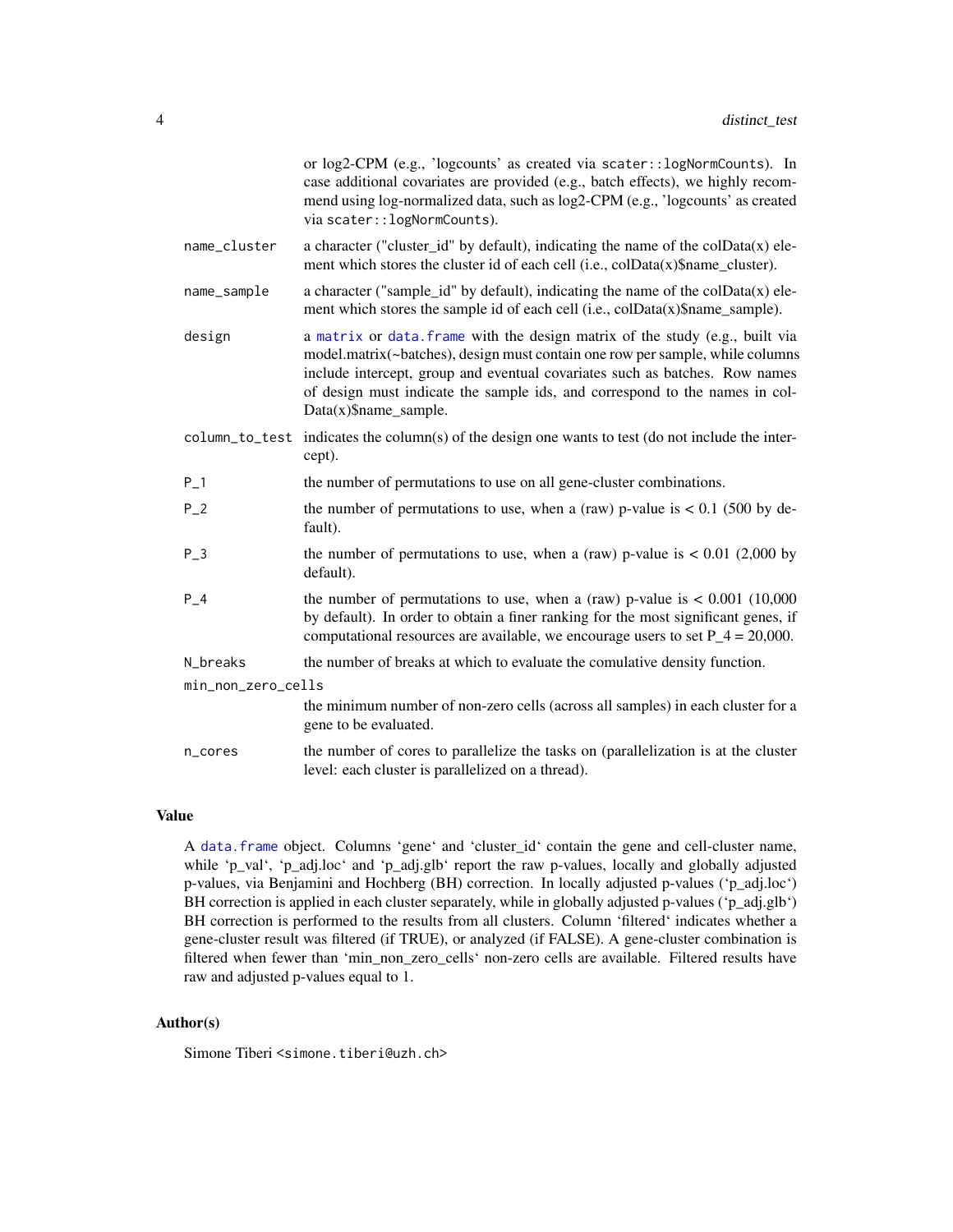#### <span id="page-4-0"></span>distinct\_test 5

#### See Also

[plot\\_cdfs](#page-8-1), [plot\\_densities](#page-9-1), [log2\\_FC](#page-6-1), [top\\_results](#page-12-1)

# Examples

```
# load the input data:
data("Kang_subset", package = "distinct")
Kang_subset
```

```
# create the design of the study:
samples = Kang_subset@metadata$experiment_info$sample_id
group = Kang_subset@metadata$experiment_info$stim
design = model.matrix(\neg group)# rownames of the design must indicate sample ids:
rownames(design) = samples
design
```
# Note that the sample names in `colData(x)\$name\_sample` have to be the same ones as those in `rownames(design)`. rownames(design) unique(SingleCellExperiment::colData(Kang\_subset)\$sample\_id)

# In order to obtain a finer ranking for the most significant genes, if computational resources are available, we en

# The group we would like to test for is in the second column of the design, therefore we will specify: column\_to\_tes

```
set.seed(61217)
res = distinct_test(
 x = Kang subset,
 name_assays_expression = "logcounts",
 name_cluster = "cell",
 design = design,
 column_to_test = 2,
 min_non_zero_cells = 20,
 n\_cores = 2)# We can optionally add the fold change (FC) and log2-FC between groups:
res = log2_FC(res = res,
 x = Kang_subset,
 name_assays_expression = "cpm",
 name_group = "stim",
 name_cluster = "cell")
# Visualize significant results:
head(top_results(res))
# Visualize significant results from a specified cluster of cells:
top_results(res, cluster = "Dendritic cells")
```

```
# By default, results from 'top_results' are sorted by (globally) adjusted p-value;
# they can also be sorted by log2-FC:
top_results(res, cluster = "Dendritic cells", sort_by = "log2FC")
```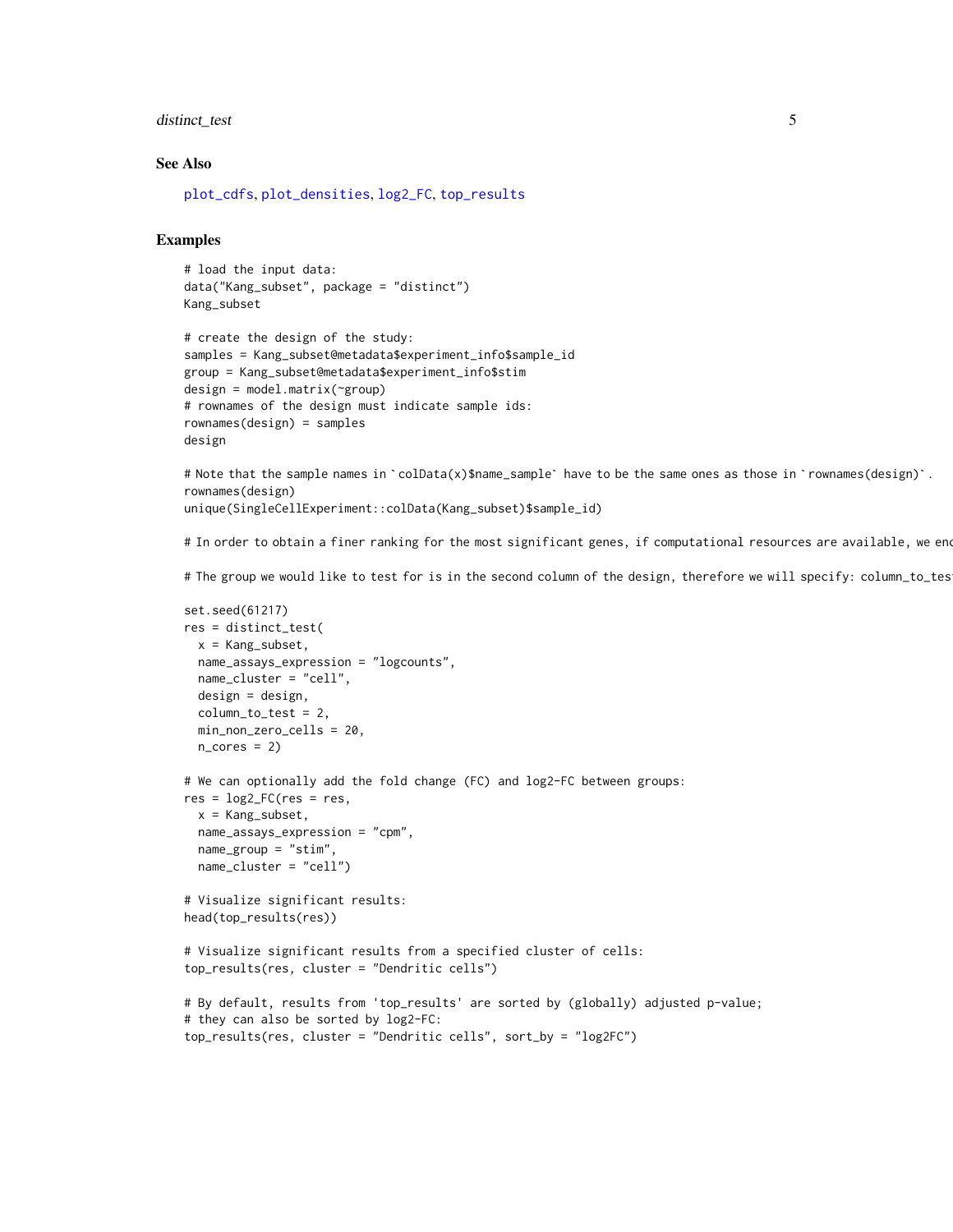```
# Visualize significant UP-regulated genes only:
top_results(res, up_down = "UP",
 cluster = "Dendritic cells")
# Plot density and cdf for gene 'ISG15' in cluster 'Dendritic cells'.
plot_densities(x = Kang_subset,
 gene = "ISG15",cluster = "Dendritic cells",
 name_assays_expression = "logcounts",
 name_cluster = "cell",
 name_sample = "sample_id",
 name_group = "stim")
plot_cdfs(x = Kang_subset,
  gene = "ISG15",
  cluster = "Dendritic cells",
  name_assays_expression = "logcounts",
  name_cluster = "cell",
  name_sample = "sample_id",
  name_group = "stim")
```
<span id="page-5-1"></span>Kang\_subset *Subset from the 'Kang18\_8vs8()' object of the* muscData *package.*

#### Description

Subset from the 'Kang18\_8vs8()' object of the muscData package.

#### Arguments

```
Kang_subset contains a SingleCellExperiment object, representing a subset of 6 samples
                  (3 individuals observed across 2 conditions) and 100 genes selected from the
                  'Kang18_8vs8()' object of the muscData package. Below the code used to sub-
                  set the original dataset.
```
# Author(s)

Simone Tiberi <simone.tiberi@uzh.ch>

#### See Also

[distinct\\_test](#page-2-1)

```
####################
# Object 'Kang_subset' is generated as follows:
####################
# library(muscData)
```
<span id="page-5-0"></span>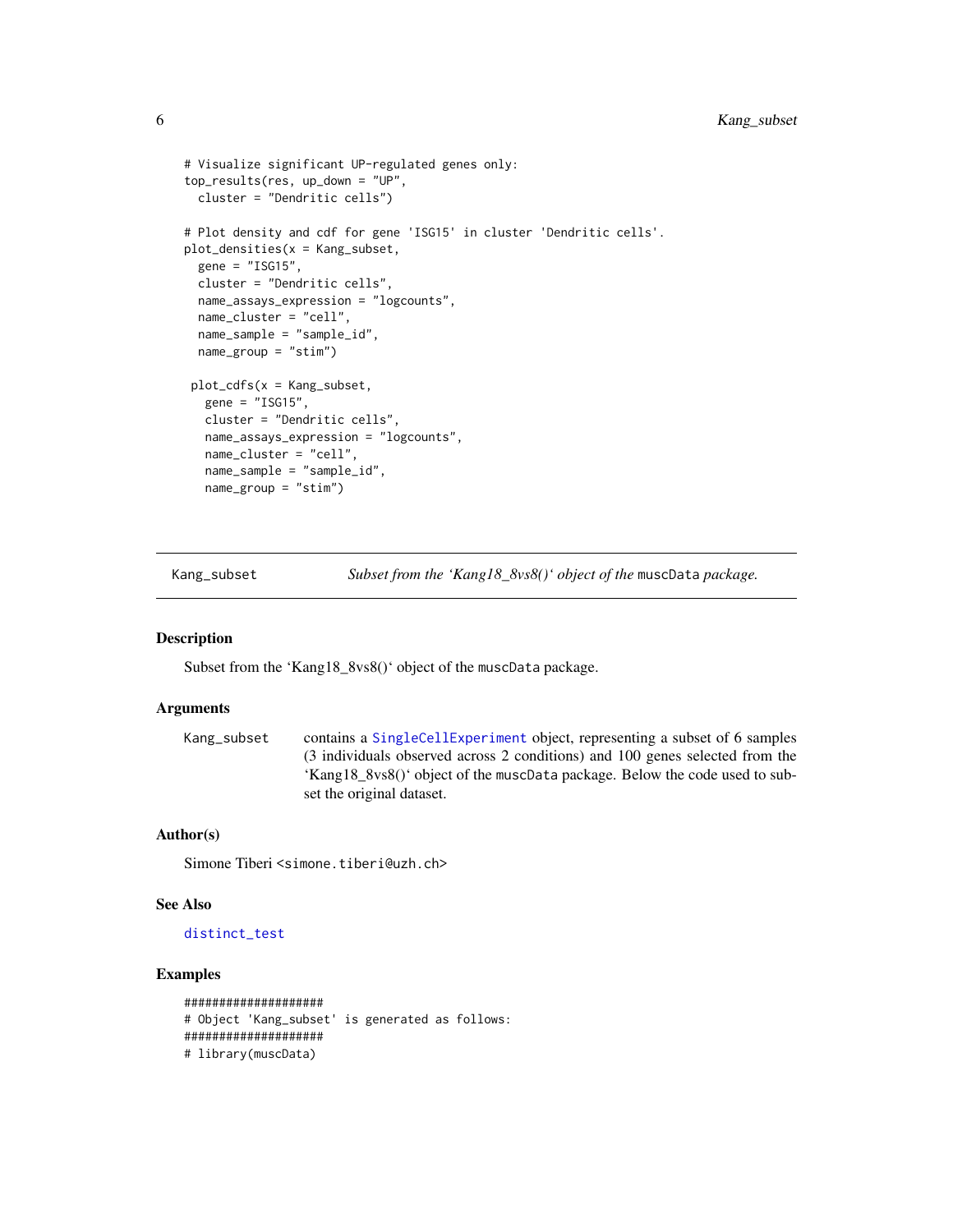#### <span id="page-6-0"></span> $log2\_FC$   $\hspace{0.5cm}$  7

```
# sce = Kang18_8vs8()
#
# library(scater)
# sce = computeLibraryFactors(sce)
# sce = logNormCounts(sce)
# cpm(sce) <- calculateCPM(sce)
#
# Select genes with at least 1000 non-zero cells:
# sce = sce[ rowSums(assays(sce)$counts > \theta) >= 1000, ]
#
# randomly select 100 of these genes:
# set.seed(61217)
# sel = sample( rownames(sce), size = 100)
# sce = sce[ rownames(sce) %in% sel, ]
#
# select 3 individuals only:
# ind_selected = levels(factor(colData(sce)$ind))[1:3]
# sce = sce[, sce$ind %in% ind_selected]
#
# make a sample_id column:
# colData(sce)$sample_id = factor(paste(colData(sce)$stim, colData(sce)$ind, sep = "_"))
#
# create an experiment_info object containing sample-group information:
# experiment_info = unique(data.frame(sample_id = colData(sce)$sample_id,
# stim = colData(sce)$stim) )
# metadata(sce)$experiment_info = data.frame(experiment_info, row.names = NULL)
#
# remove unnecessary information to reduce storage space:
# sce$cluster = NULL;
# sce$multiplets = NULL;
# rowData(sce) = NULL;
# colnames(sce) = NULL;
# reducedDim(sce) = NULL
# sce$ind = NULL
# sce$sizeFactor = NULL
# rm assays counts
# assays(sce) = assays(sce)[2:3]
#
# Kang_subset = sce
# save(Kang_subset, file = "Kang_subset.RData")
```
<span id="page-6-1"></span>log2\_FC *Compute FCs and log2-FCs.*

# Description

log2\_FC extends the results obtained via [distinct\\_test](#page-2-1), by computing fold changes (FC) and log2-FC between conditions.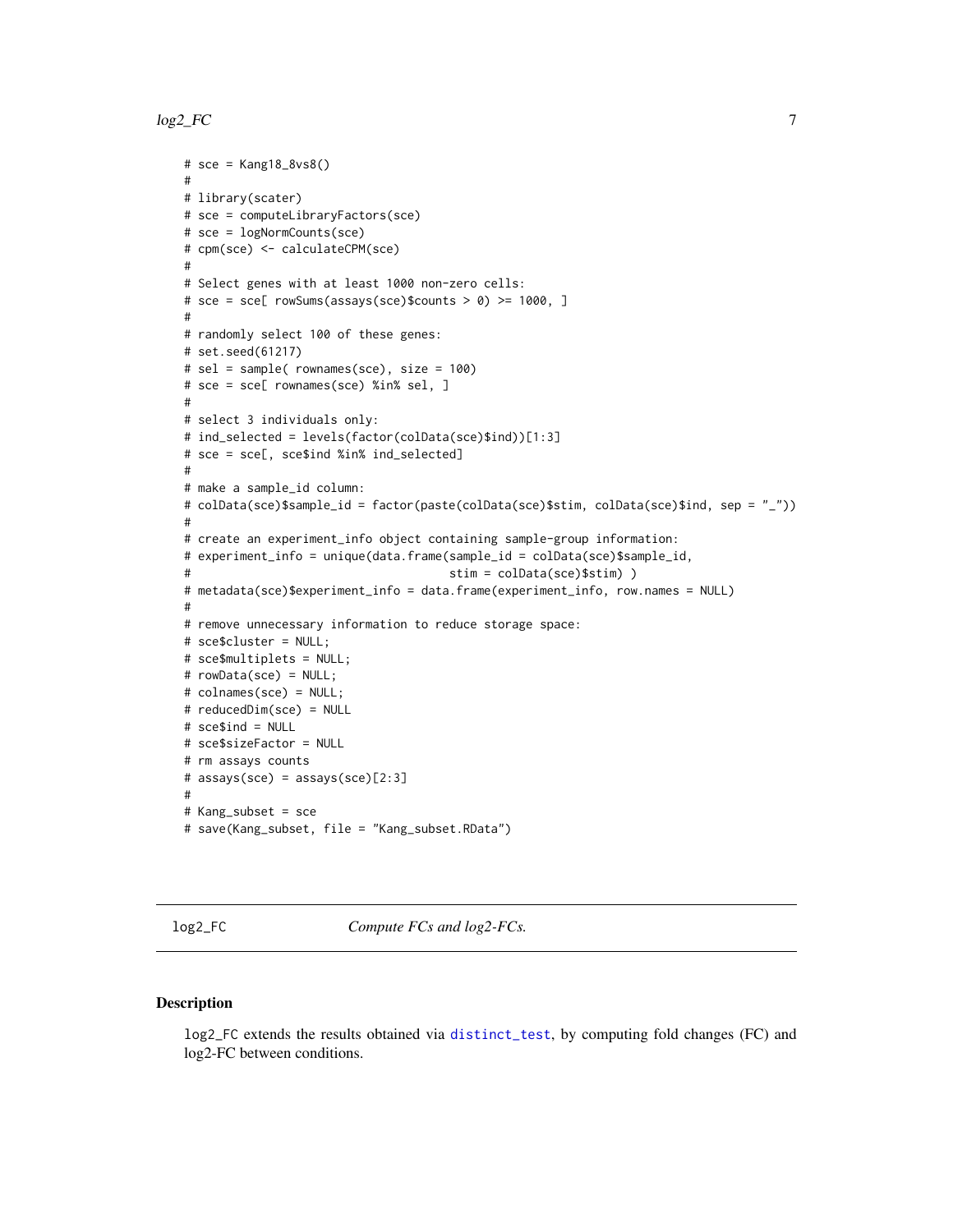# Usage

```
log2_FC(
  res,
  x,
  name_assays_expression = "cpm",
 name_group = "group_id",
 name_cluster = "cluster_id"
)
```
#### Arguments

| res                    | a data. frame with results as returned from distinct test.                                                                                                                                                                                                                                                  |
|------------------------|-------------------------------------------------------------------------------------------------------------------------------------------------------------------------------------------------------------------------------------------------------------------------------------------------------------|
| $\times$               | alinkS4class{SummarizedExperiment} or alinkS4class{SingleCellExperiment}<br>object.                                                                                                                                                                                                                         |
| name_assays_expression |                                                                                                                                                                                                                                                                                                             |
|                        | a character ("cpm" by default), indicating the name of the $assays(x)$ element<br>which stores the expression data (i.e., $assays(x)$ \$name_assays_expression). We<br>strongly encourage using normalized data, such as counts per million (CPM).<br>Do not use logarithm transformed data to compute FCs. |
| name_group             | a character ("group_id" by default), indicating the name of the colData(x) ele-<br>ment which stores the group id of each cell (i.e., $colData(x)\$ mame_group).                                                                                                                                            |
| name_cluster           | a character ("cluster_id" by default), indicating the name of the $colData(x)$ ele-<br>ment which stores the cluster id of each cell (i.e., $\text{colData}(x)$ \$name_cluster).                                                                                                                            |

#### Value

A [data.frame](#page-0-0) object, extending the results in 'res'. Two additional columns are added: FC\_group1/group2 and log2FC\_group1/group2, inicating the FC and log2-FC of group1/group2. A FC > 1 (or log2FC  $> 0$ ) indicates up-regulation of group1 (compared to group2); while a FC < 1 (or log2FC < 0) indicates down-regulation of group1 (compared to group2).

# Author(s)

Simone Tiberi <simone.tiberi@uzh.ch>

# See Also

[distinct\\_test](#page-2-1), [top\\_results](#page-12-1)

```
# load pre-computed results (obtaines via `distinct_test`)
data("res", package = "distinct")
# load the input data:
data("Kang_subset", package = "distinct")
# We can optionally add the fold change (FC) and log2-FC between groups:
res = log2_FC(res = res,x = Kang_subset,
```
<span id="page-7-0"></span>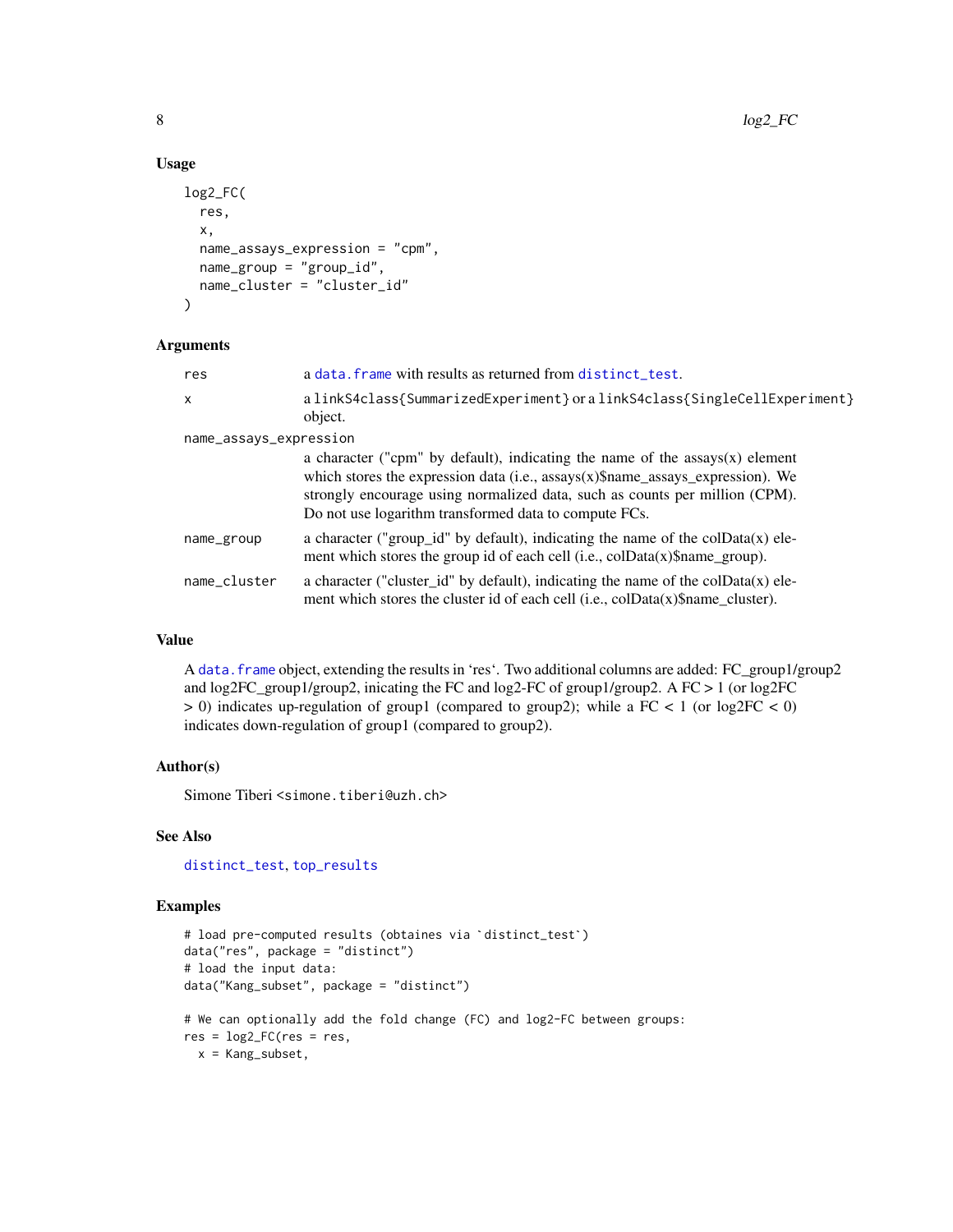#### <span id="page-8-0"></span>plot\_cdfs 9

```
name_assays_expression = "cpm",
  name_group = "stim",
 name_cluster = "cell")
# Visualize significant results:
head(top_results(res))
```
#### <span id="page-8-1"></span>plot\_cdfs *Plot sample-specific CDFs.*

#### Description

plot\_cdfs returns a [ggplot](#page-0-0) object with the sample-specific cumulative density function (CDF) estimates, for a specified cluster and gene.

# Usage

```
plot_cdfs(
 x,
  name_assays_expression = "logcounts",
 name_cluster = "cluster_id",
 name_sample = "sample_id",
 name_group = "group_id",
 cluster,
  gene,
 group_level = FALSE,
 pad = TRUE,size = 0.75\mathcal{L}
```
# Arguments

| x                      | a SummarizedExperiment or a SingleCellExperiment object.                                                                                                                                                                                                                        |
|------------------------|---------------------------------------------------------------------------------------------------------------------------------------------------------------------------------------------------------------------------------------------------------------------------------|
| name_assays_expression |                                                                                                                                                                                                                                                                                 |
|                        | a character ("logcounts" by default), indicating the name of the $assays(x)$ ele-<br>ment which stores the expression data (i.e., $\frac{assays(x)}{Shame}$ assays expression).<br>We strongly encourage using normalized data, such as counts per million (CPM)<br>or log-CPM. |
| name_cluster           | a character ("cluster_id" by default), indicating the name of the colData(x) ele-<br>ment which stores the cluster id of each cell (i.e., $\text{collData}(x)$ \$name colData cluster).                                                                                         |
| name_sample            | a character ("sample_id" by default), indicating the name of the colData(x) ele-<br>ment which stores the sample id of each cell (i.e., colData(x)\$name_colData_sample).                                                                                                       |
| name_group             | a character ("group_id" by default), indicating the name of the $colData(x)$ ele-<br>ment which stores the group id of each cell (i.e., colData(x)\$name_colData_group).                                                                                                        |
| cluster                | a character, indicating the name of the cluster to plot.                                                                                                                                                                                                                        |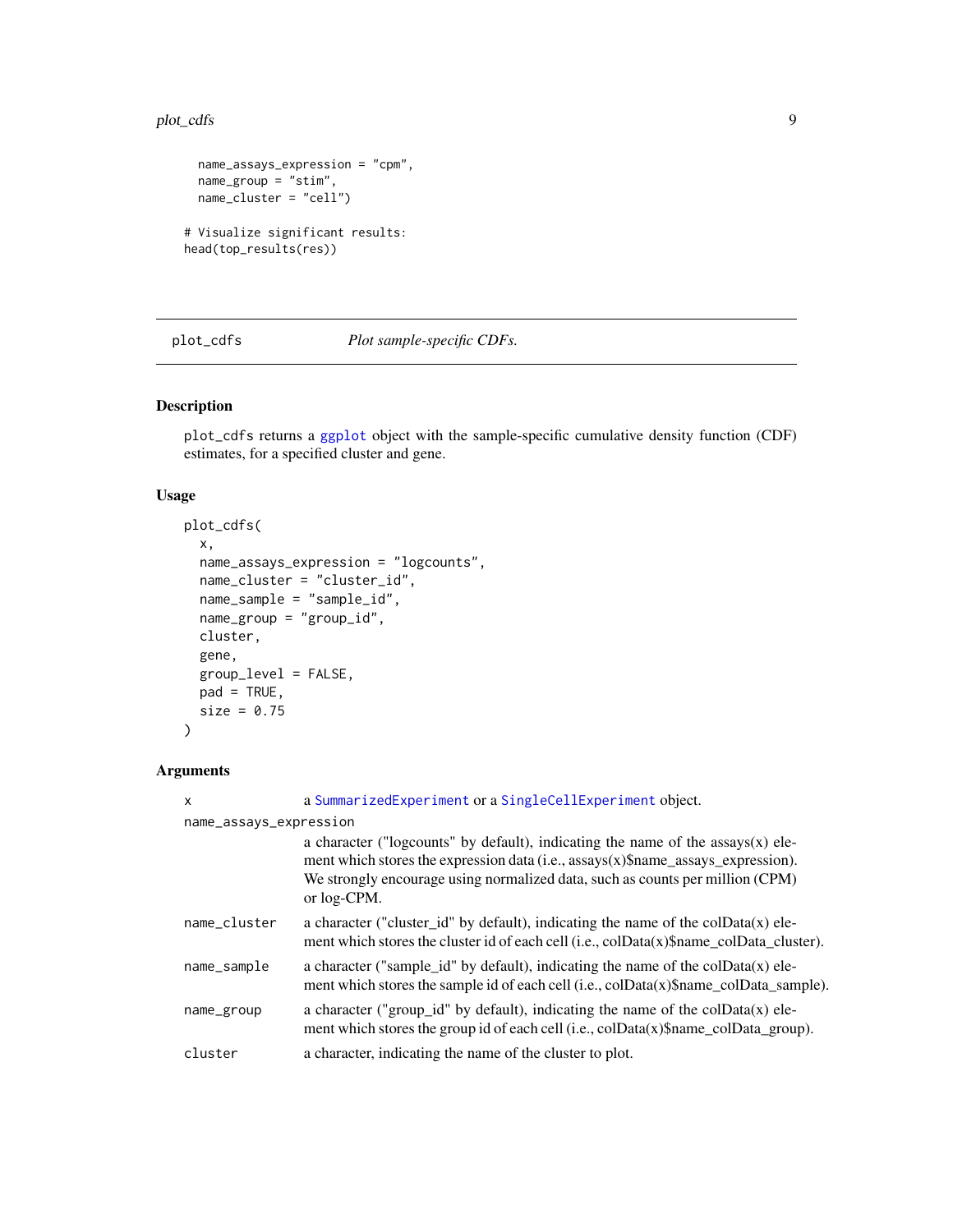<span id="page-9-0"></span>

| gene        | a character, indicating the name of the gene to plot.                                                    |
|-------------|----------------------------------------------------------------------------------------------------------|
| group_level | a logical, indicating whether to plot group-level (if TRUE) or sample-level curves<br>(if FALSE).        |
| pad         | a logical element indicating whether to plot the lines of the CDF when 0 and 1<br>(TRUE) or not (FALSE). |
| size        | a numeric argument defining the width of lines, passed to stat_ecdf.                                     |

# Value

A [ggplot](#page-0-0) object.

# Author(s)

Simone Tiberi <simone.tiberi@uzh.ch>

# See Also

[distinct\\_test](#page-2-1), [plot\\_densities](#page-9-1)

#### Examples

```
data("Kang_subset", package = "distinct")
Kang_subset
```

```
plot_cdfs(x = Kang_subset,
         gene = "ISG15",cluster = "Dendritic cells",
         name_assays_expression = "logcounts",
         name_cluster = "cell",
         name_sample = "sample_id",
         name_group = "stim")
```
<span id="page-9-1"></span>plot\_densities *Plot sample-specific densities.*

#### Description

plot\_densities returns a [ggplot](#page-0-0) object with the sample-specific density estimates, for a specified cluster and gene.

# Usage

```
plot_densities(
 x,
 name_assays_expression = "logcounts",
 name_cluster = "cluster_id",
 name_sample = "sample_id",
```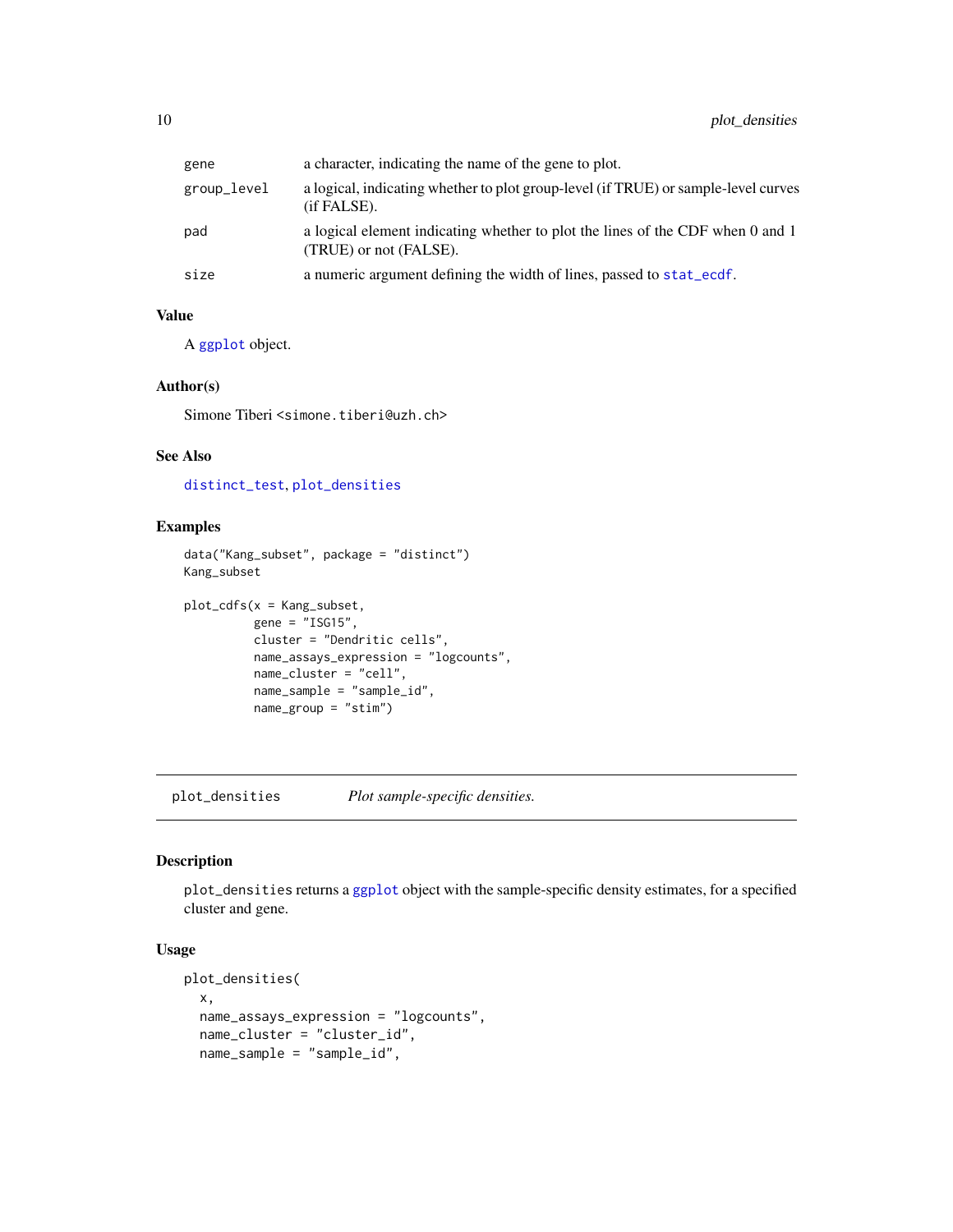# <span id="page-10-0"></span>plot\_densities 11

```
name_group = "group_id",
 cluster,
 gene,
 group_level = FALSE,
 adjust = 1,
 size = 0.75)
```
# Arguments

| $\times$               | a SummarizedExperiment or a SingleCellExperiment object.                                                                                                                                                                                                              |
|------------------------|-----------------------------------------------------------------------------------------------------------------------------------------------------------------------------------------------------------------------------------------------------------------------|
| name_assays_expression |                                                                                                                                                                                                                                                                       |
|                        | a character ("logcounts" by default), indicating the name of the $assays(x)$ ele-<br>ment which stores the expression data (i.e., assays(x)\$name_assays_expression).<br>We strongly encourage using normalized data, such as counts per million (CPM)<br>or log-CPM. |
| name_cluster           | a character ("cluster_id" by default), indicating the name of the colData(x) ele-<br>ment which stores the cluster id of each cell (i.e., colData(x)\$name_colData_cluster).                                                                                          |
| name_sample            | a character ("sample_id" by default), indicating the name of the colData(x) ele-<br>ment which stores the sample id of each cell (i.e., colData(x)\$name_colData_sample).                                                                                             |
| name_group             | a character ("group_id" by default), indicating the name of the $colData(x)$ ele-<br>ment which stores the group id of each cell (i.e., colData(x)\$name_colData_group).                                                                                              |
| cluster                | a character, indicating the name of the cluster to plot.                                                                                                                                                                                                              |
| gene                   | a character, indicating the name of the gene to plot.                                                                                                                                                                                                                 |
| group_level            | a logical, indicating whether to plot group-level (if TRUE) or sample-level curves<br>(if FALSE).                                                                                                                                                                     |
| adjust                 | a numeric, representing a multiplicate bandwidth adjustment, argument passed<br>to stat_density.                                                                                                                                                                      |
| size                   | a numeric argument defining the width of lines, passed to stat_density.                                                                                                                                                                                               |

# Value

A [ggplot](#page-0-0) object.

# Author(s)

Simone Tiberi <simone.tiberi@uzh.ch>

# See Also

[distinct\\_test](#page-2-1), [plot\\_cdfs](#page-8-1)

```
data("Kang_subset", package = "distinct")
Kang_subset
```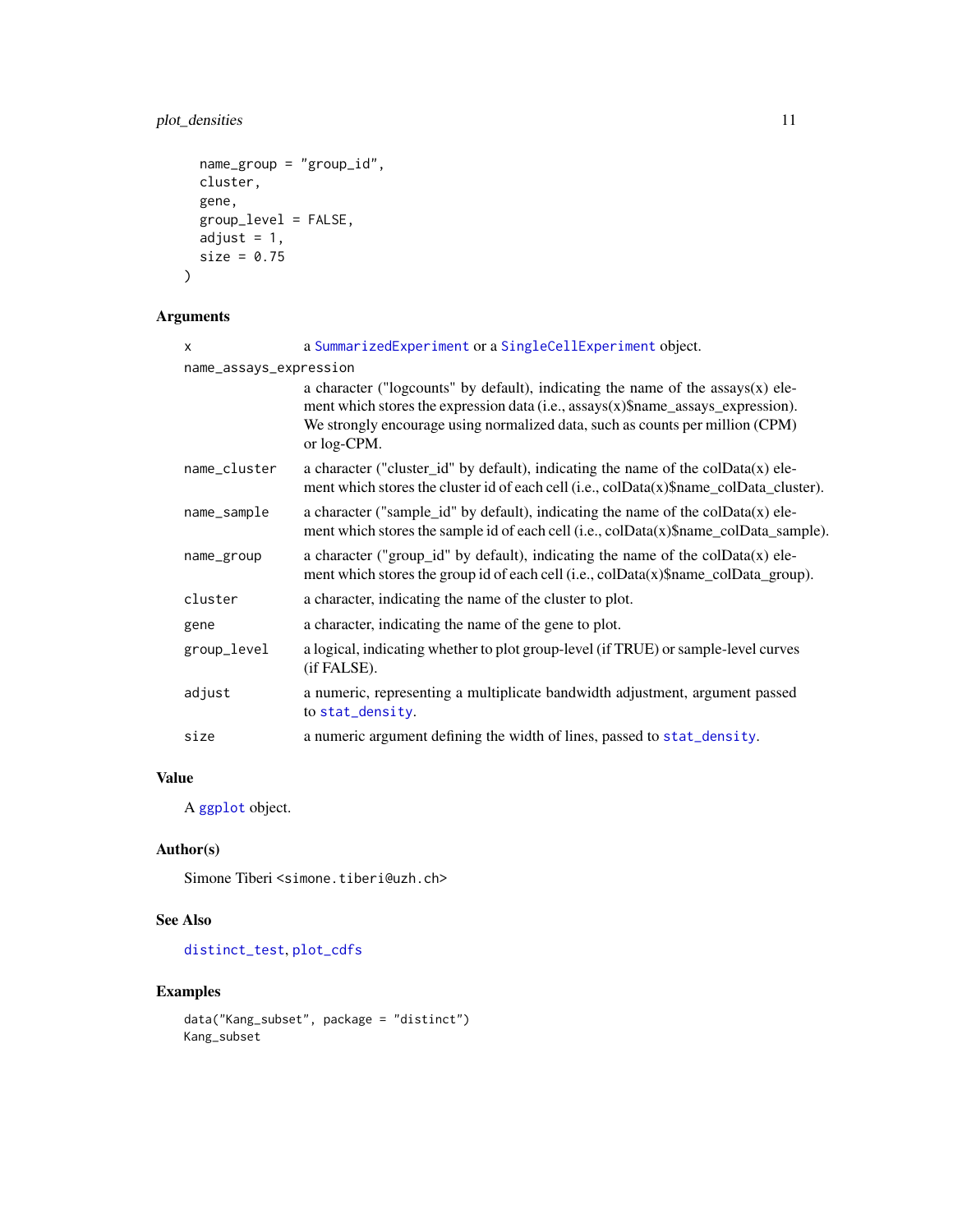```
plot_densities(x = Kang_subset,
              gene = "ISG15",cluster = "Dendritic cells",
              name_assays_expression = "logcounts",
              name_cluster = "cell",
              name_sample = "sample_id",
               name_group = "stim")
```
#### res *Results from* [distinct\\_test](#page-2-1) *function*

# Description

Results from [distinct\\_test](#page-2-1) function

#### Arguments

| res | contains a data. frame object, with the results obtained applying distinct_test |
|-----|---------------------------------------------------------------------------------|
|     | function to Kang subset dataset. Below the code used to obtain 'res'.           |

#### Author(s)

Simone Tiberi <simone.tiberi@uzh.ch>

#### See Also

[distinct\\_test](#page-2-1)

# Examples

```
# load the input data:
# data("Kang_subset", package = "distinct")
# Kang_subset
#
# create the design of the study:
# samples = Kang_subset@metadata$experiment_info$sample_id
# group = Kang_subset@metadata$experiment_info$stim
# design = model.matrix(~group)
# rownames of the design must indicate sample ids:
# rownames(design) = samples
# design
#
# Note that the sample names in `colData(x)$name_sample` have to be the same ones as those in `rownames(design)`.
# rownames(design)
# unique(SingleCellExperiment::colData(Kang_subset)$sample_id)
#
# In order to obtain a finer ranking for the most significant genes, if computational resources are available, we en
#
```
# The group we would like to test for is in the second column of the design, therefore we will specify: column\_to\_tes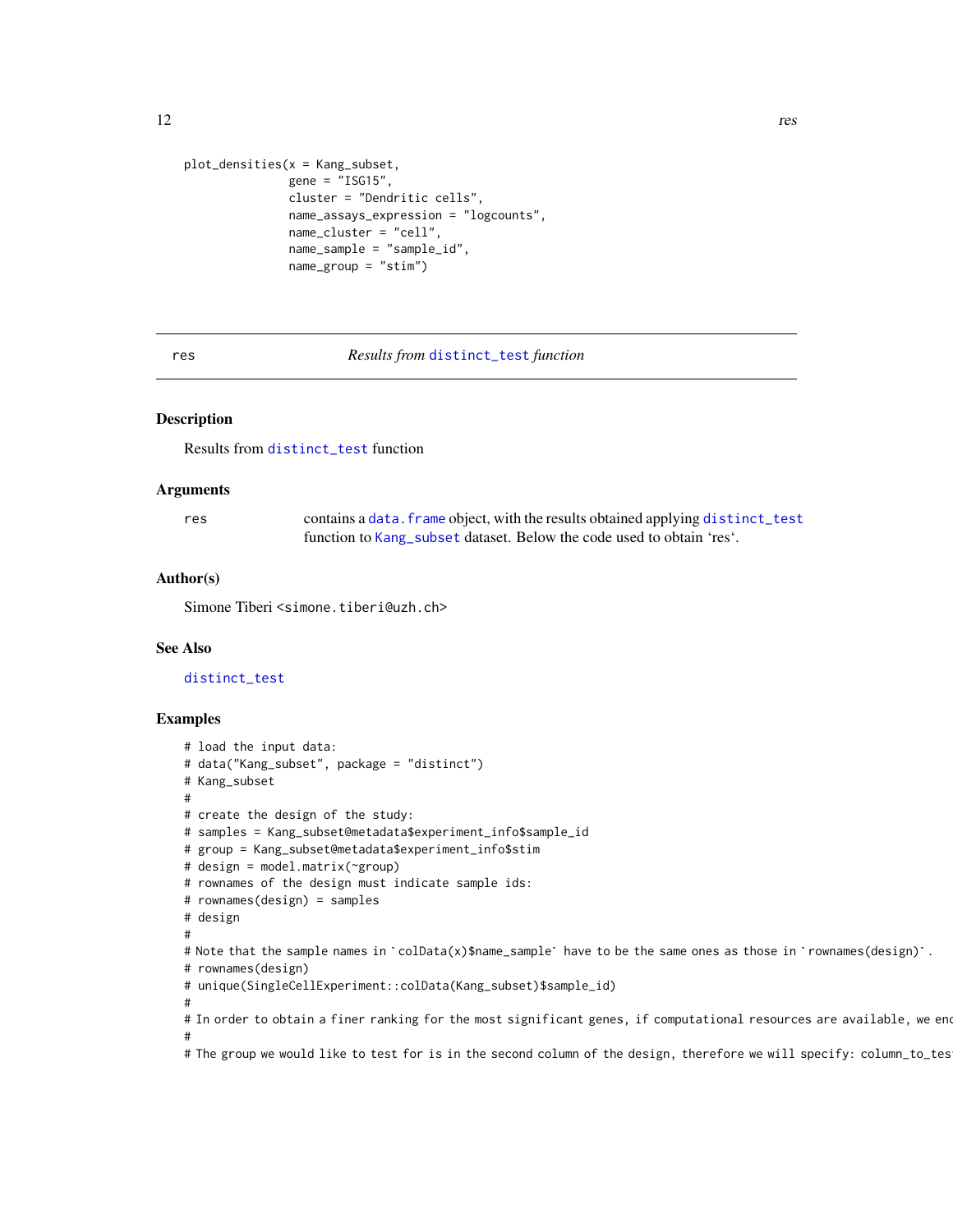<span id="page-12-0"></span>top\_results 13

```
#
# set.seed(61217)
# res = distinct_test(
# x = Kang_subset,
# name_assays_expression = "logcounts",
# name_cluster = "cell",
# design = design,
# column_to_test = 2,
# min_non_zero_cells = 20,
# n_{cores} = 2)#
# save(res, file = "res.RData")
# saveRDS(res, file = "res.rds")
```
<span id="page-12-1"></span>top\_results *Filter significant results.*

# Description

top\_results returns the significant results obtained via [distinct\\_test](#page-2-1).

# Usage

```
top_results(
  res,
 cluster = "all",significance = 0.01,
 global = TRUE,
 up\_down = "both",sort_by = "p\_adj.glb"\mathcal{L}
```
# Arguments

| res          | a data. frame with results as returned from distinct_test.                                                                                                                                                                                                                                                                                                                  |
|--------------|-----------------------------------------------------------------------------------------------------------------------------------------------------------------------------------------------------------------------------------------------------------------------------------------------------------------------------------------------------------------------------|
| cluster      | a character indicating the cluster(s) whose results have to be returned. Results<br>from all clusters are returned by default ("all").                                                                                                                                                                                                                                      |
| significance | numeric, results with adjusted p-value < significance will be returned.                                                                                                                                                                                                                                                                                                     |
| global       | logical indicating whether to filter results according to p_adj.glb (when TRUE),<br>or p adj.loc (when FALSE).                                                                                                                                                                                                                                                              |
| up_down      | a character indicating whether to return: all results ("both" or "BOTH"), only up-<br>regulated results ("up" or "UP") or down-regulated results ("down" or "DOWN").<br>In 'res', a $FC > 1$ (or $log2FC > 0$ ) indicates up-regulation of group1 (compared<br>to group2); while a $FC < 1$ (or $log2FC < 0$ ) indicates down-regulation of group1<br>(compared to group2). |
| sort_by      | a character indicating how results should be sorted. Results can be sorted by<br>globally adjusted p-value ("p_adj.glb", default choice), locally adjusted p-value<br>("p_adj.loc"), raw p-value ("p_val") or (log2)fold-change ("FC" or "log2FC").                                                                                                                         |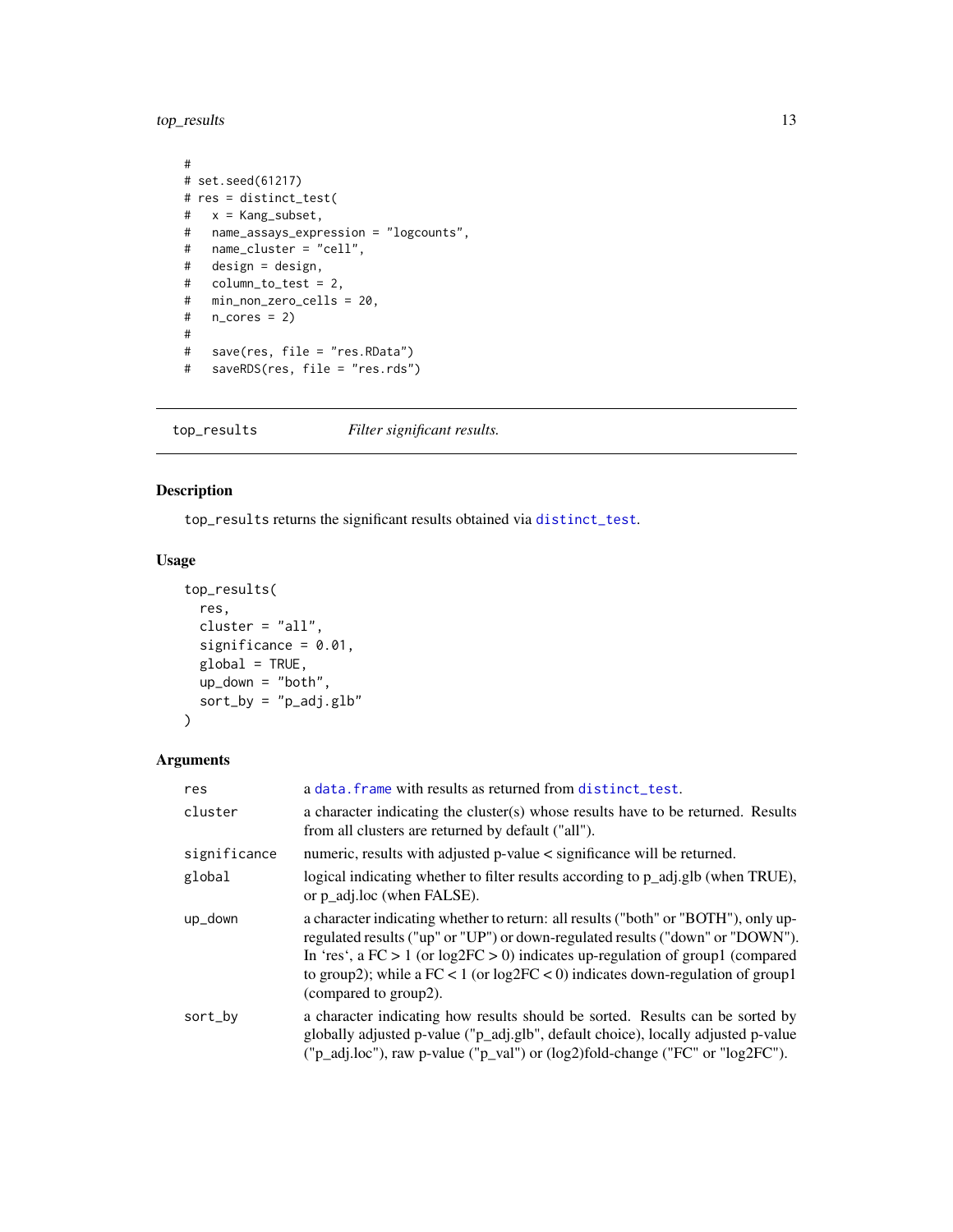# <span id="page-13-0"></span>Value

A [data.frame](#page-0-0) object. Columns 'gene' and 'cluster id' contain the gene and cell-cluster name, while 'p\_val', 'p\_adj.loc' and 'p\_adj.glb' report the raw p-values, locally and globally adjusted pvalues, via Benjamini and Hochberg (BH) correction. In locally adjusted p-values ('p\_adj.loc') BH correction is applied in each cluster separately, while in globally adjusted p-values ('p\_adj.glb') BH correction is performed to the results from all clusters.

# Author(s)

Simone Tiberi <simone.tiberi@uzh.ch>

# See Also

[distinct\\_test](#page-2-1), [log2\\_FC](#page-6-1)

```
# load pre-computed results (obtaines via `distinct_test`)
data("res", package = "distinct")
# Visualize significant results:
head(top_results(res))
# Visualize significant results from a specified cluster of cells:
top_results(res, cluster = "Dendritic cells")
# We can optionally add the fold change (FC) and log2-FC between groups:
# load the input data:
data("Kang_subset", package = "distinct")
```

```
res = log2_FC(res = res,
  x = Kang_subset,
  name_assays_expression = "cpm",
 name_group = "stim",
 name_cluster = "cell")
```

```
# By default, results from 'top_results' are sorted by (globally) adjusted p-value;
# they can also be sorted by log2-FC:
top_results(res, cluster = "Dendritic cells", sort_by = "log2FC")
# Visualize significant UP-regulated genes only:
```

```
top_results(res, up_down = "UP",
 cluster = "Dendritic cells")
```